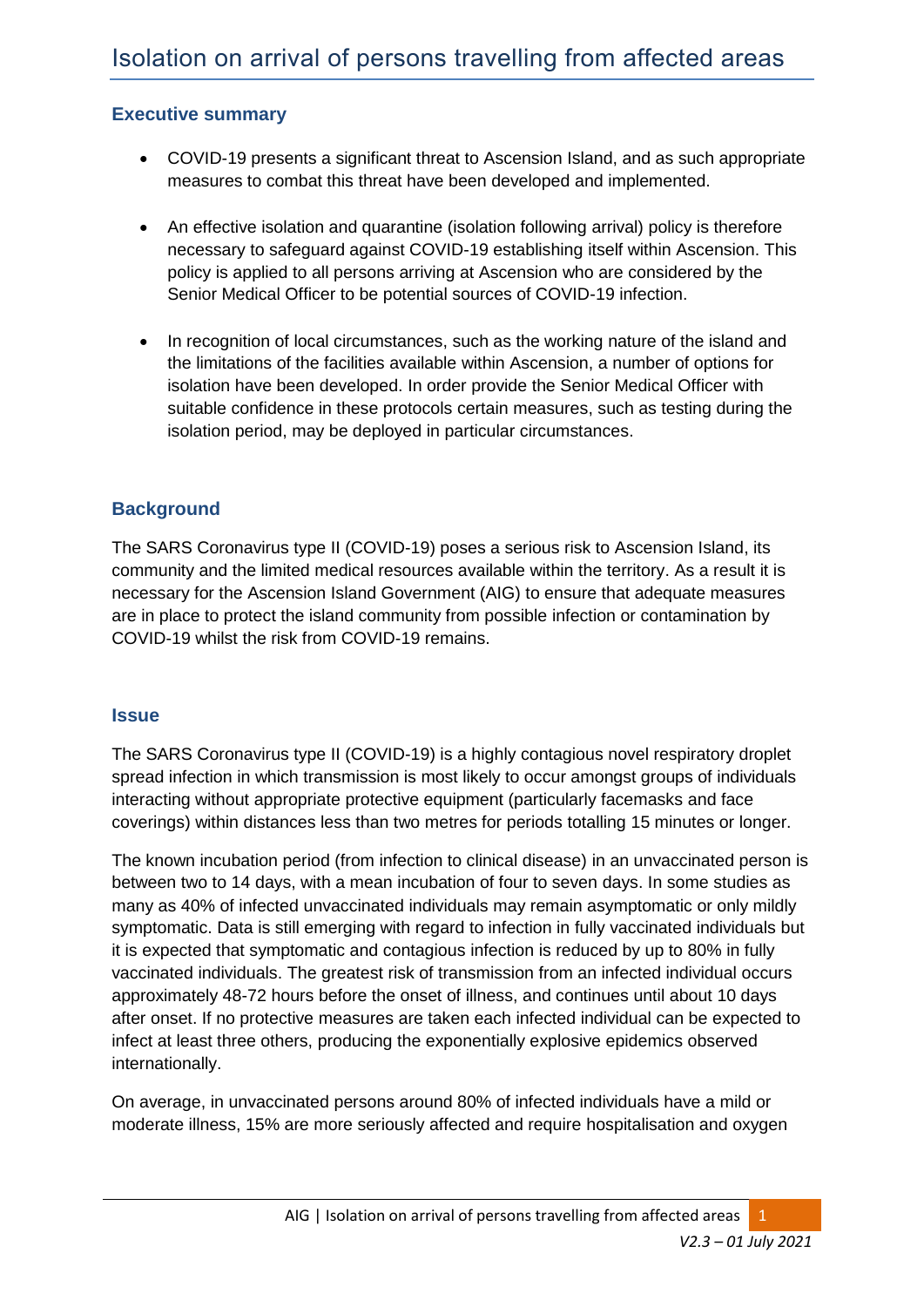therapy; whilst about half of these more seriously affected individuals become critically ill and require life support<sup>1</sup>.

On average, in vaccinated persons around 92% of infected individuals have a mild or moderate illness, with the rest requiring hospitalisations and oxygen therapy<sup>2</sup>. Further work is underway to establish what percentage of those infected ultimately become critically ill and require life support.



Even with widespread full vaccination within a population it is vital that measures are in place to safeguard the community. Of those vaccinated, only 80% on average will actually have protection against virus and vaccines have been proven to be less effective than this against some of the more recently emerging variants<sup>3</sup>. Whilst widespread full vaccination will reduce the chance of serious illness and death for most it remains important to recognise that the unique dynamic of the island (for instance ~50% are served by messing facilities) means that viral spread can occur quickly and widely, so authorities need to take practical measures to safeguard against this.

Admission of any number of ill individuals to Georgetown Hospital poses a significant risk of onward transmission of COVID-19 to the limited number of available hospital staff, and thence into the community. Due to the limitations of medical facilities and supplies in Ascension, any person admitted to Georgetown Hospital with a severe COVID-19 illness could only be managed for a limited period of time before requiring medical evacuation to a third territory for substantive treatment.

The impact of sustained community-acquired cases within Ascension would be significant. The Hospital is staffed with two full-time doctors and eight nurses; it has capacity to care for up to 10 moderately ill patients, and two critically ill patients at any one time. In order to try to prevent the medical services and facilities being overwhelmed during community– established transmission, significant reactive public heath mitigation measures would need to be observed, causing substantial disruption to individuals and employers for a potentially prolonged period of time.

An effective compulsory isolation and quarantine (isolation following arrival) policy is therefore necessary to prevent unchecked direct transmission of COVID-19 to the island

 $2$  PHE – Effectiveness of COVID-19 vaccines against hospital admission with the Delta (B.1.617.2) variant, <https://bit.ly/3gLdAFZ> – 14 June 2021

**.** 

AIG | Isolation on arrival of persons travelling from affected areas

<sup>1</sup> <https://www.who.int/docs/default-source/coronaviruse/situation-reports/20200306-sitrep-46-covid-19.pdf>

<sup>3</sup> The AstraZeneca COVID-19 Vaccine is currently reported as providing a 62% level of protection against the Delta variant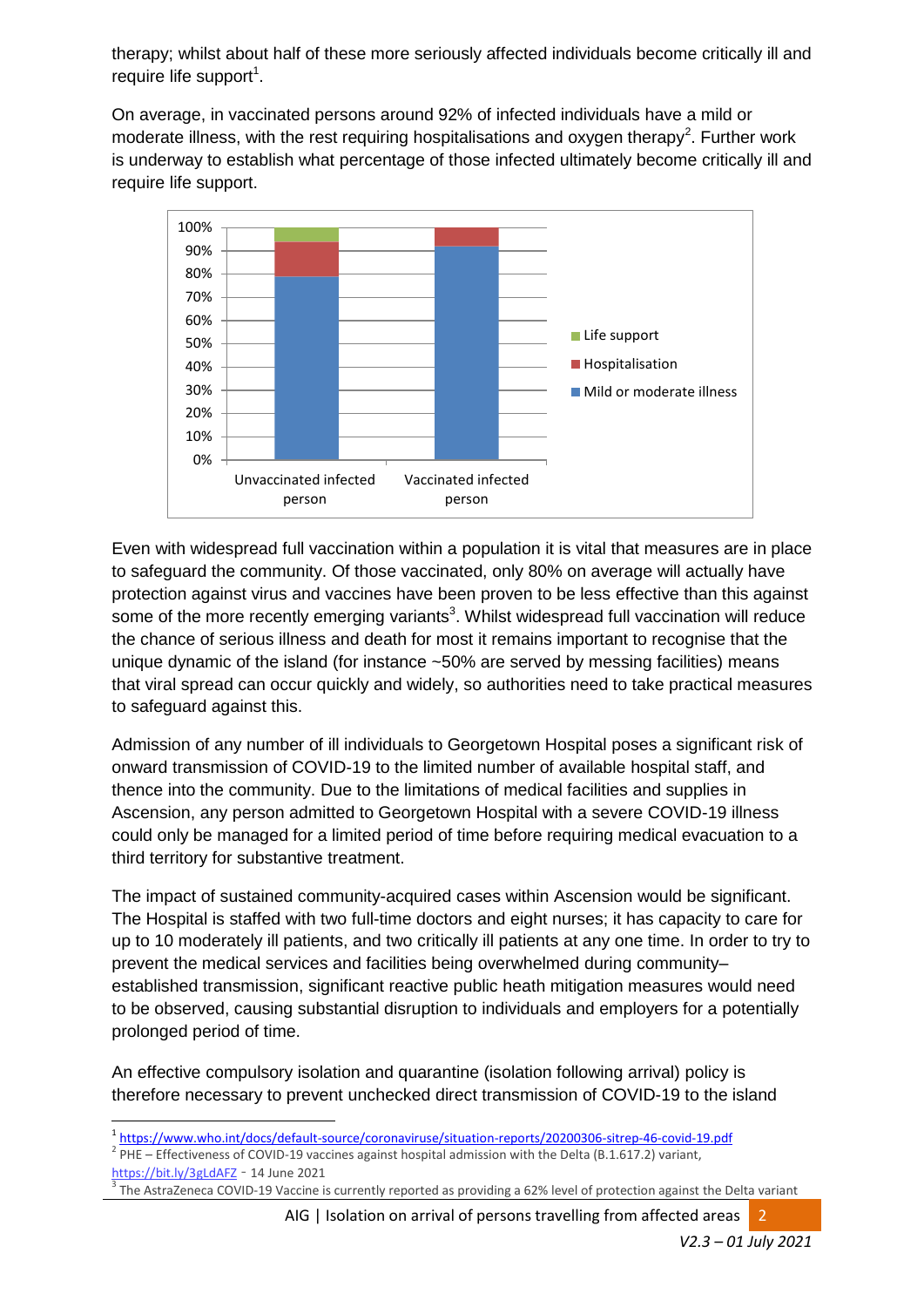community, to protect the critically vulnerable hospital service from unnecessary risk of exposure and to allow the continued operation of island services and businesses.

# **Principles**

Measures should seek to ensure:

- The community is sufficiently safeguarded from unchecked direct transmission of COVID-19.
- Community-acquired infection and spread is prevented from becoming established.

# **Advice received**

Throughout the COVID-19 pandemic AIG has been in constant liaison with experts from Public Health England and a dedicated taskforce within Public Health England set up to support the Overseas Territories through this health crisis. This liaison has provided AIG with the opportunity to seek advice and guidance from some of the most highly qualified individuals in the world with access to the most up to date scientific understanding available. This advice has informed the approach taken by AIG to date, with ongoing refinement also informed by the advice and evidence provided by these colleagues.

The compulsory isolation of arrivals measures outlined below under *Application* are predicated on the following conditions being fulfilled:

- The level of full vaccination, considered to be two doses of a UK/EU/USA approved vaccine for a period of six months after application of the second dose, of the eligible population is maintained at 80% or higher.
- No pockets of unvaccinated persons are considered to be present within the community.
- Effective public health measures are in place to react to any outbreak as it is identified, such as contact tracing and precautionary isolation of known contacts.

# **Application**

# **Pre-departure testing of arrivals**

As travellers to Ascension pose a risk of introducing COVID-19 into Ascension, all travellers to Ascension will be required to produce a negative COVID-19 polymerase chain reaction (PCR) or molecular test result taken within three days of their scheduled departure time for Ascension, or where they are transiting St Helena within 72 hours of their scheduled departure time for St Helena. Evidence of the negative test should be provided prior to, or at, check-in. Evidence of a negative test result should also then be provided to an Immigration Officer and the Senior Medical Officer (SMO).

Several Overseas Territories have reported that fully vaccinated persons, including arrivals, have tested positive with high Ct values of between 14 and 18, indicating high loads of viral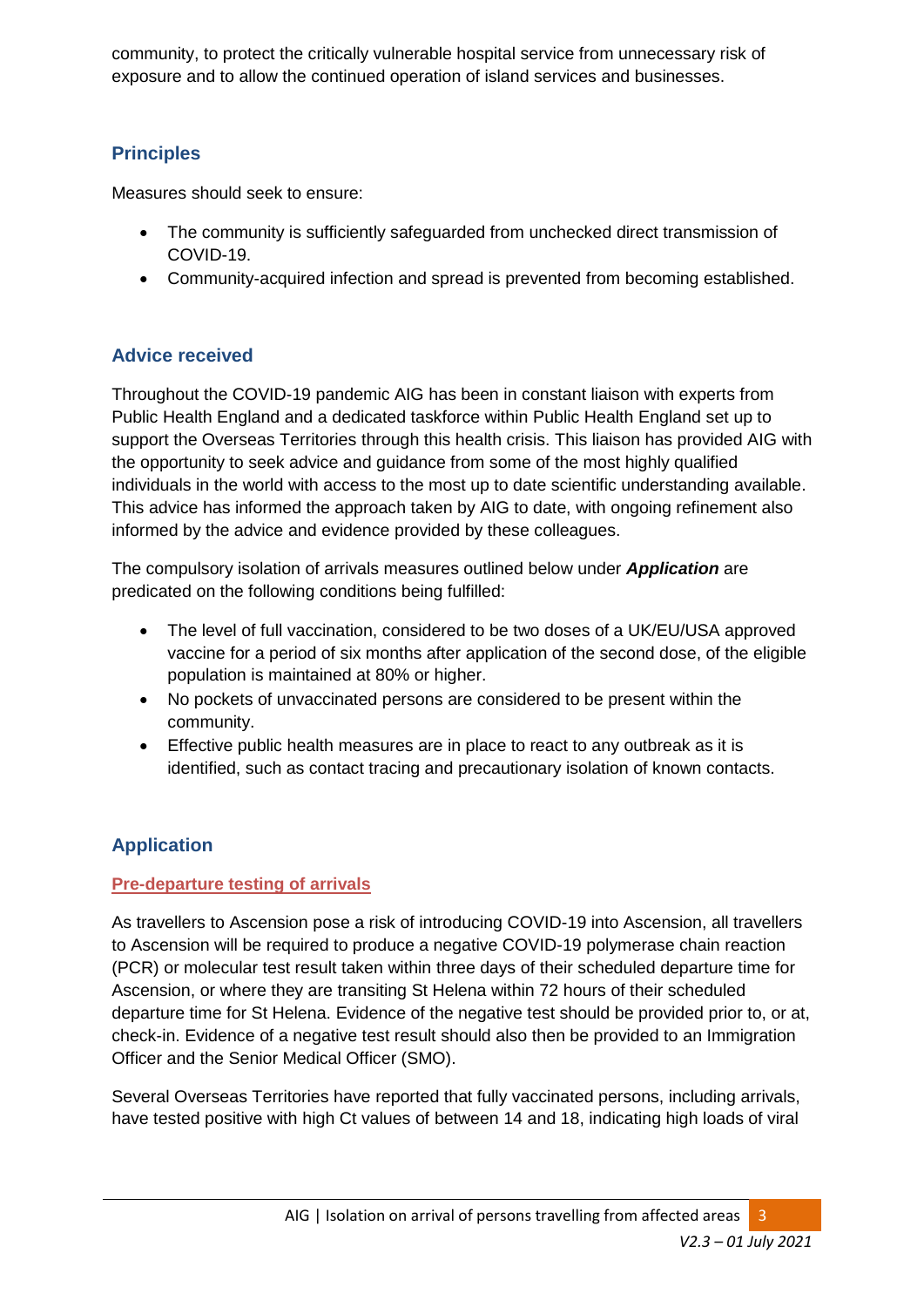RNA, despite being asymptomatic $4$ . As such, the requirement for pre-departure testing will be applied to all travellers, regardless of vaccination status.

If arrivals are able to demonstrate that they have not travelled from an affected area within the last 14 days they will not be required to produce a pre-departure negative result from a COVID-19 PCR test taken within three days of their scheduled departure time for Ascension. However, a pre-departure negative result from a COVID-19 PCR test taken within three days of their last known point or port of departure may be considered when determining what isolation protocols that individual will be required to observe on arrival at Ascension.

### **Observation of compulsory isolation**

In order to safeguard against the introduction of COVID-19 into the community, AIG is currently implementing a period of strict quarantine (compulsory isolation) on arrival which is usually for a period of up to 14 days. It is to be observed by all arrivals considered by the SMO to be potential sources of COVID-19 infection. This is in accordance with the provisions laid out in the Public Health (Coronavirus)(Temporary Provisions) Regulations 2020.

Given the opportunity for onward transmission from one person to another, the ideal is for each arrival to be individually isolated away from others. However, it is recognised that practically and logistically this cannot always be achieved (e.g. for family units containing parents and children, or because of a lack of suitable accommodation). As such, isolation should seek to ensure that the lowest number as can be logistically accommodated takes place, noting that the higher the number of persons isolating together, the greater the risk of transmission of any as yet unidentified COVID-19 within the group will be, as well as potential transmission beyond the group into the community after the isolation period ends (due to "slow burn" transmission). Noting that there is an increased risk of transmission in a group isolation setting, it is not advisable for persons determined to be in a high-risk category for developing a severe illness as a result of contracting COVID-19 to undertake isolation in this form if avoidable.

Additionally, Georgetown Hospital currently has the ability to deploy COVID-19 testing using a Cepheid GeneXpert molecular test platform. As such it is also possible to utilise the negative predictive power of this testing platform to establish the potential for infection in arrivals and those who are observing isolation measures. Due to the highly sensitive nature of the test, persons testing negative on arrival will be highly unlikely to be shedding virus and hence non-contagious at that point, regardless of their actual infective status subsequent to that point. Therefore in certain circumstances bespoke measures can be put in place to mitigate the chance of infection from someone travelling from an affected area in the same conveyance as someone travelling from an unaffected area, and in doing so accommodate a travel corridor.

Current evidence indicates that placing an unvaccinated person in individual isolation for 10 days, with a test taking place at the beginning and the end of the isolation period, will result in an approximately <2% chance of a person infected with COVID-19 being released from quarantine without having already been identified. As such, a 10 day period of isolation following arrival, combined with testing, for unvaccinated persons offers a high-level of protection to the wider population.

 $\overline{a}$ 4 Confirmation provided by two OTs during PHE teleconference on 10 June 2021.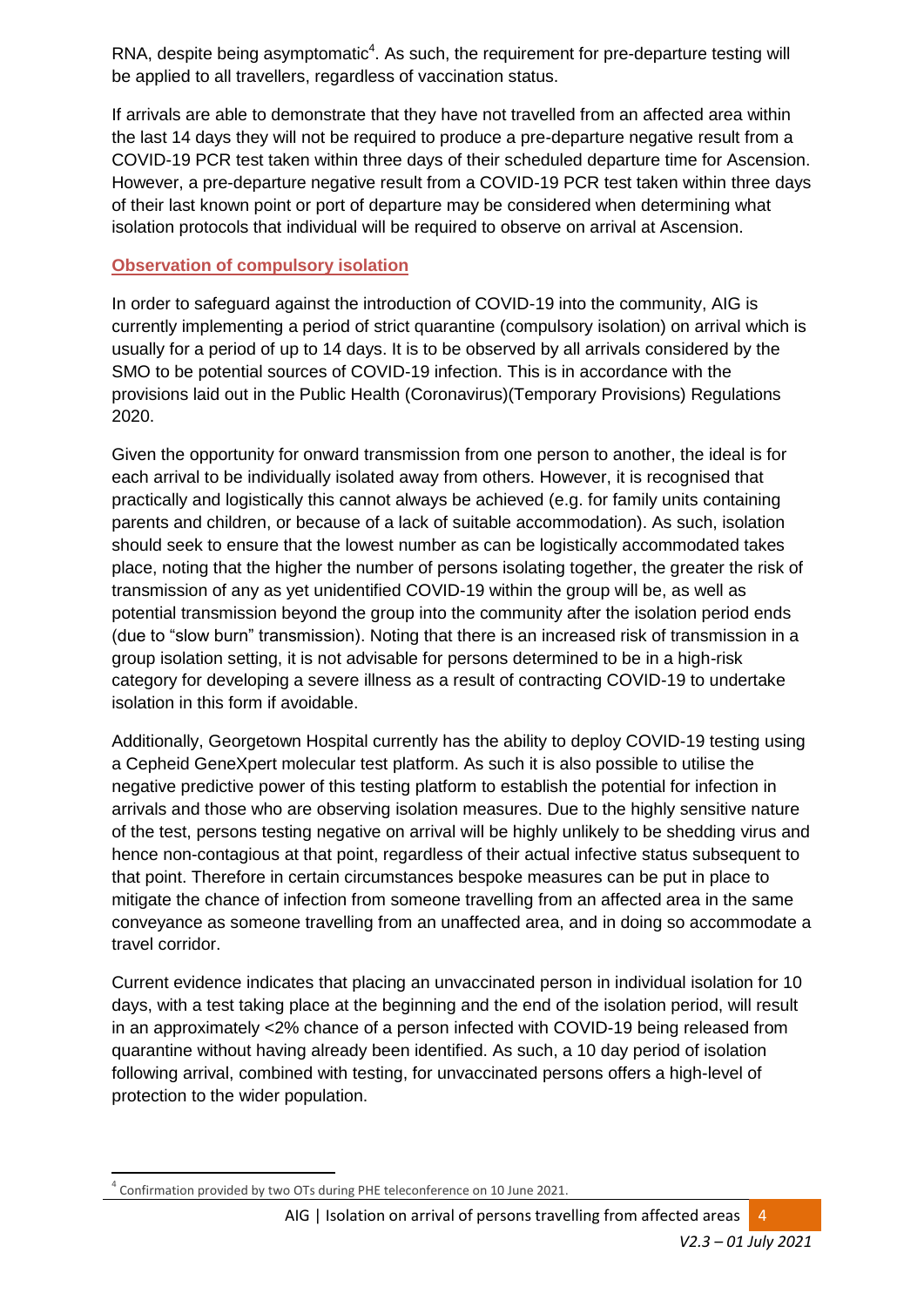Given the increase in risk of spread amongst a group observing isolation measures together, whether vaccinated or unvaccinated, it is necessary to deploy testing in order to provide suitable assurances that no transmission of infection is taking place within those groups.

Whilst strictly observed isolation in and of itself provides a high-level of confidence that upon release an individual will pose little risk to the public, deploying testing prior to releasing a person from isolation provides additional assurance that they are not in fact infectious at the point of release, and also offers a final fail-safe to guard against an as yet unidentified failure in the system of protocols and procedures which may have undermined the efficacy of the system of compulsory isolation.

Therefore all persons aged 11 years old and above who undergo compulsory isolation will be subject to a testing regime based on the category of arrival they are considered to be.

Given different arrivals pose different levels of risk to the community based on their travel history and vaccination status, it is possible to implement a variety of compulsory isolation protocols depending on the category of individual in question. It should be noted that these are not strictly determined by scientific modelling alone, and consider factors such as the ability to practically accommodate the level of testing required to support the system effectively and the facilities in which the compulsory isolation has been observed.

The length of time each category of individual is required to observe compulsory isolation following arrival is:

|                                                                             | ឧ<br>days | 10<br>days  | 14<br>days |
|-----------------------------------------------------------------------------|-----------|-------------|------------|
| <b>Vaccinated individuals</b>                                               | x         |             |            |
| Vaccinated households of four or<br>less persons                            | x         |             |            |
| Unvaccinated individuals                                                    |           | x           |            |
| Unvaccinated, or mixed,<br>households or bubbles of four or<br>less persons |           | $\mathbf x$ |            |
| Vaccinated bubbles of six or less<br>persons                                |           | $\mathbf x$ |            |
| Unvaccinated, or mixed, bubbles<br>of more than four persons                |           |             | x          |

The rationale for the length of compulsory isolation applied to each category of individual is outlined in more detail below.

#### **Definitions**

For the purposes of compulsory isolation on arrival the following definition apply:

A **household** is defined as a group of individuals who would ordinarily live together outside of compulsory isolation measures, and as such can be expected to have a common travel history.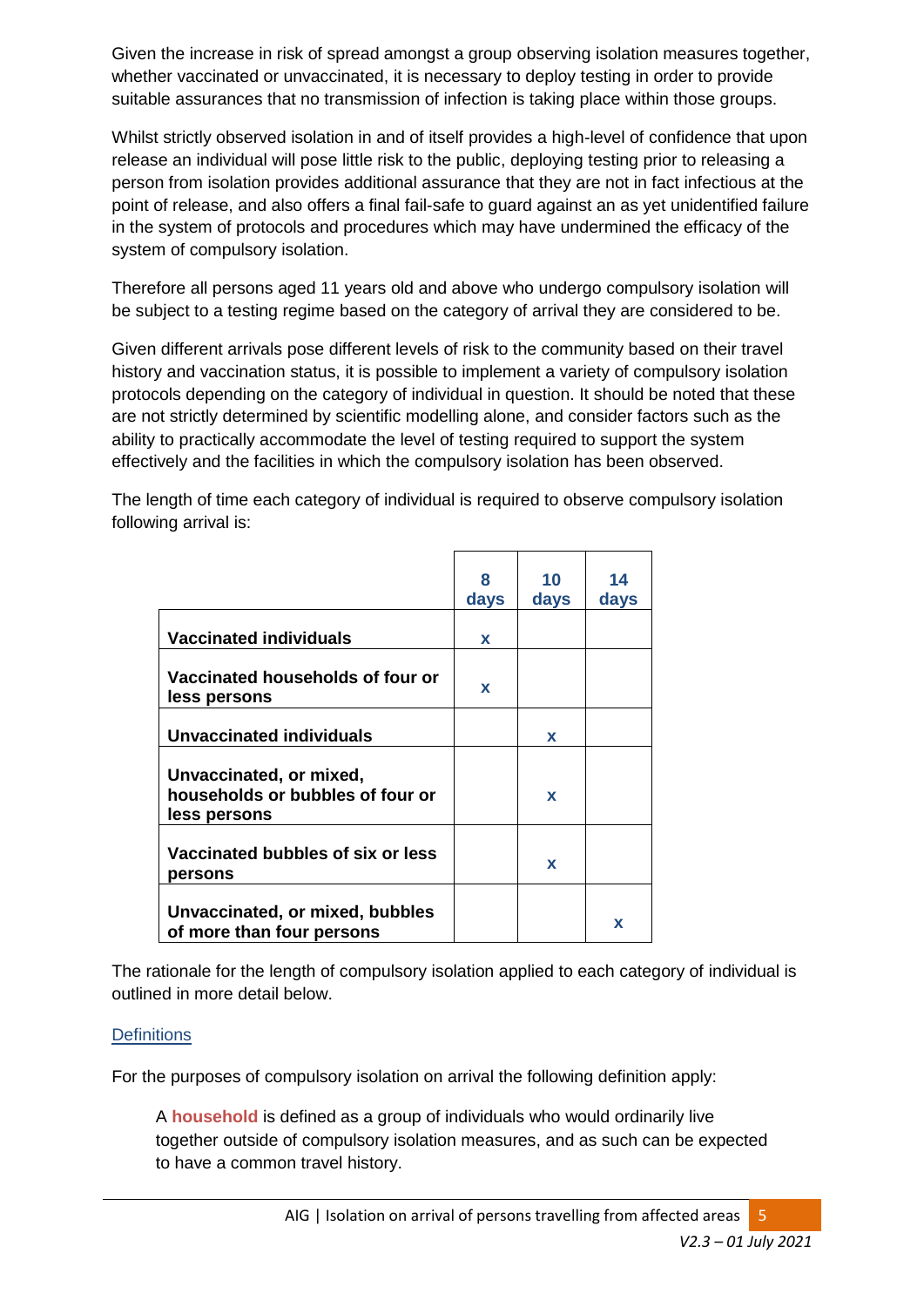A **bubble** is a group of individuals who are sharing accommodation for the purposes of compulsory isolation, who would not necessarily ordinarily live together and therefore would likely not be expected to have a common travel history.

#### Isolation of units of ≤4 persons

A person placed into compulsory isolation is placed under strict measures during their period of isolation, mandating no interaction take place with others outside of their isolation group which could lead to virus transmission and/or infection. As such, whilst the individual could have been infected or contaminated with COVID-19 prior to entering isolation they will not have the opportunity to either be infected or contaminated by others during their period of isolation or to infect or contaminate anyone else, except for those they are observing isolation with.

Although the risk of transmission between individuals undergoing isolation together remains, given a household will have common travel history prior to arrival at Ascension, the risk is deemed to be lower than when compared to a bubble placed together for the purposes of observing compulsory isolation who shared no common travel history prior to their arrival at Ascension.

However, as the risk of intra-group transmission remains, it is important to monitor vigilantly these units for signs of potential COVID-19 infection.

Current evidence indicates that placing vaccinated persons in small isolation groups (either households or bubbles) of four or less persons for eight days, with a test taking place at the beginning and the end of the isolation period, will result in around a ≤2% chance of a person infected with COVID-19 being released from quarantine without having already been identified<sup>5</sup>.

| -<br><b>STATISTICS</b><br>-- |   |  |  |  | $\overline{\phantom{a}}$<br>$\sim$ $\sim$<br>vu. |  |  |  |
|------------------------------|---|--|--|--|--------------------------------------------------|--|--|--|
|                              | - |  |  |  |                                                  |  |  |  |

Current evidence indicates that placing unvaccinated persons, or vaccinated persons and unvaccinated persons, together in isolation groups of four or less (either households or bubbles) for 10 days provides an ~10% chance of a person infected with COVID-19 being released from quarantine without having already been identified. Applying a test at the beginning and a test at the end of the isolation period, spaced at least eight days apart, will result in a significant reduction in this, and is estimated to provide around a ≤2% chance of a person infected with COVID-19 being released from quarantine without having already been identified.<sup>6</sup>

| - - -<br>שו | $\overline{\phantom{a}}$<br>est |  |    | auon | $\overline{\phantom{a}}$<br>est |  |  |  |     |  |
|-------------|---------------------------------|--|----|------|---------------------------------|--|--|--|-----|--|
|             | $\sim$                          |  | ست |      | -                               |  |  |  | . . |  |

#### Isolation of vaccinated bubbles of ≤6 persons

Increasing the number of persons placed into a bubble for the purposes of observing compulsory isolation on arrival increases the risk of intra-group transmission. However, full vaccination greatly reduces the chances that an individual who has been exposed to, or contracted, COVID-19 will infect others. As such, when combined with a two test strategy

1

AIG | Isolation on arrival of persons travelling from affected areas 6

<sup>5</sup> Correspondence from PHE to Dr Bill Hardy (AIG) on 10 June 2021.

<sup>&</sup>lt;sup>6</sup> Report of meeting between OTs and PHE provided by AIG SMO on 10 June 2021.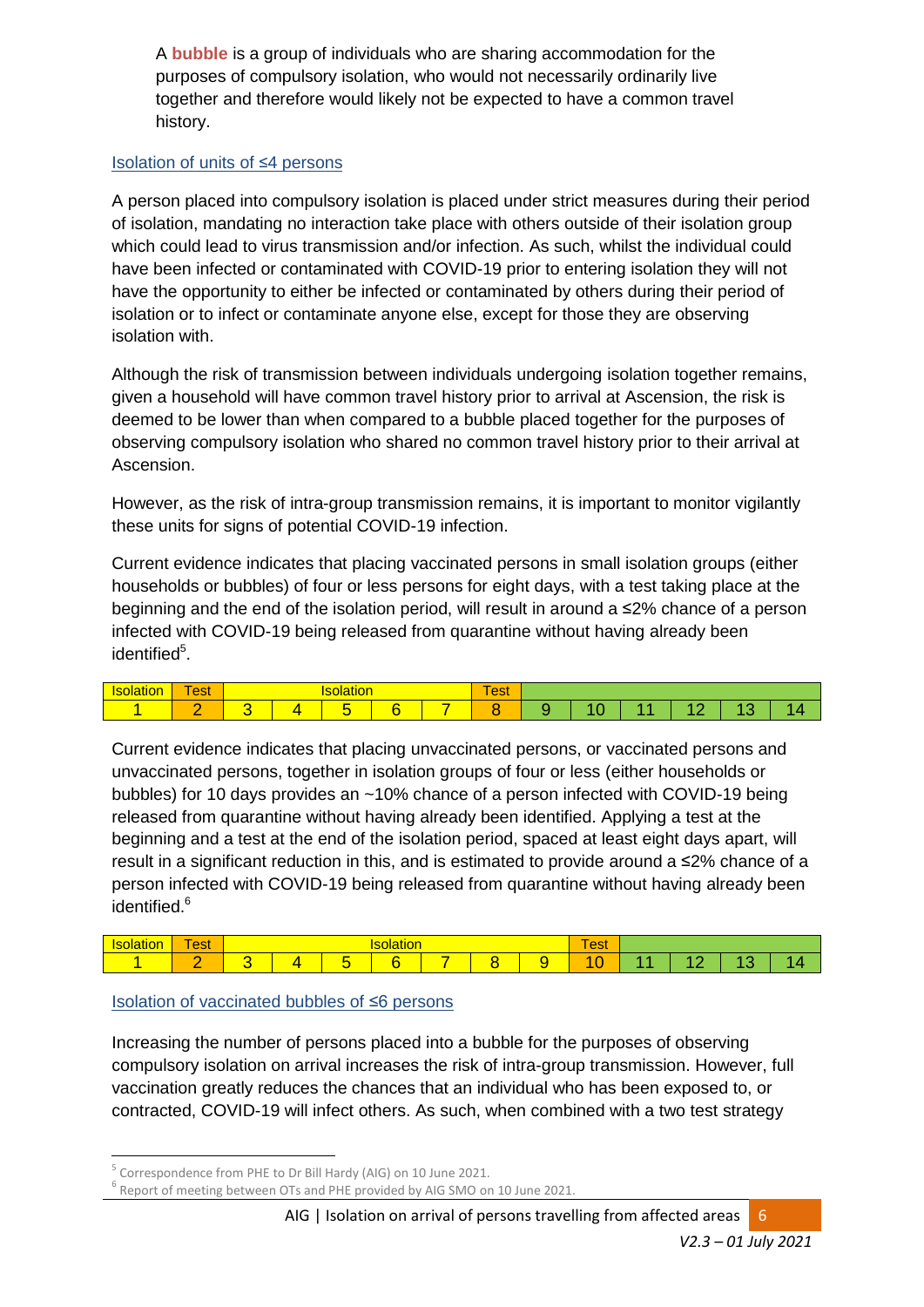vaccinated persons can be placed in bubbles of up to six persons and observe a 10 day period of compulsory isolation.

Current evidence indicates that placing vaccinated persons in isolation bubbles of six or less persons for 10 days, with a test taking place at the beginning and the end of the isolation period, will result in around a ≤2% chance of a person infected with COVID-19 being released from quarantine without having already been identified.

| $1 - 1 - 1$<br>.IUI | -<br>$\sim$<br><b>C</b> <sub>21</sub> |  | $50-10$<br>auvri | -<br><b>est</b> |  |  |  |  |  |
|---------------------|---------------------------------------|--|------------------|-----------------|--|--|--|--|--|
|                     |                                       |  |                  | _               |  |  |  |  |  |

Isolation of unvaccinated bubbles of >4 persons

As the number of persons in an isolation group increases, so does the risk of transmission of COVID-19 between those persons, particularly within a bubble containing unvaccinated persons. However, it is recognised that isolation of such persons in units of five or more may be necessary in certain situations, due to the logistics of accommodating arrivals required to observe compulsory isolation measures.

Given the increased risk of COVID-19 spread amongst a bubble containing unvaccinated persons and numbering five or more, a minimum of a two-test strategy is required<sup>7</sup>, with further individual isolation implemented for anyone found to be infected. This is to ensure that the additional risk posed by this form of bubble isolation is appropriately managed as the nature of bubble quarantine invalidates the eight to 10 day isolation periods applied to individuals and smaller groups.

As such it is necessary to test within 72 hours of arrival at Ascension, with an additional test 12 days following arrival. If two negative results are returned, the individuals within the bubble will be permitted to leave isolation after 14 days. Taken in combination, this provides around a ≤2% chance of a person infected with COVID-19 being released from compulsory isolation following arrival without having been identified.

|  | wu | w. |          |  |  |  |  |  |  |   |  |  |
|--|----|----|----------|--|--|--|--|--|--|---|--|--|
|  |    |    | -<br>. . |  |  |  |  |  |  | - |  |  |

Given the increased risk of transmission in a group isolation setting, it is not advisable for persons determined to be in a high-risk category for developing a severe illness as a result of contracting COVID-19 to undertake this form isolation if otherwise avoidable.

#### Positive identification of COVID-19 cases

In the event that a positive case of COVID-19 is identified in a person undergoing compulsory isolation following arrival at Ascension (quarantine), it will be necessary to immediately place them into individual isolation. In some cases an immediate move to individual isolation might not be practical: whilst this is the best course of action from an epidemiological position, there may be instances where environmental factors prevent this from happening (e.g. a positive case in a child or a single parent with caring responsibilities).

#### Interaction between those under isolation measures and other persons

Isolation measures are in place in order to protect the wider community from the threat of COVID-19. As such they must be strictly observed, noting all statistical modelling is predicated on this.

 $\overline{a}$ 7 Correspondence from PHE to Dr Bill Hardy (AIG) on 12 August 2020.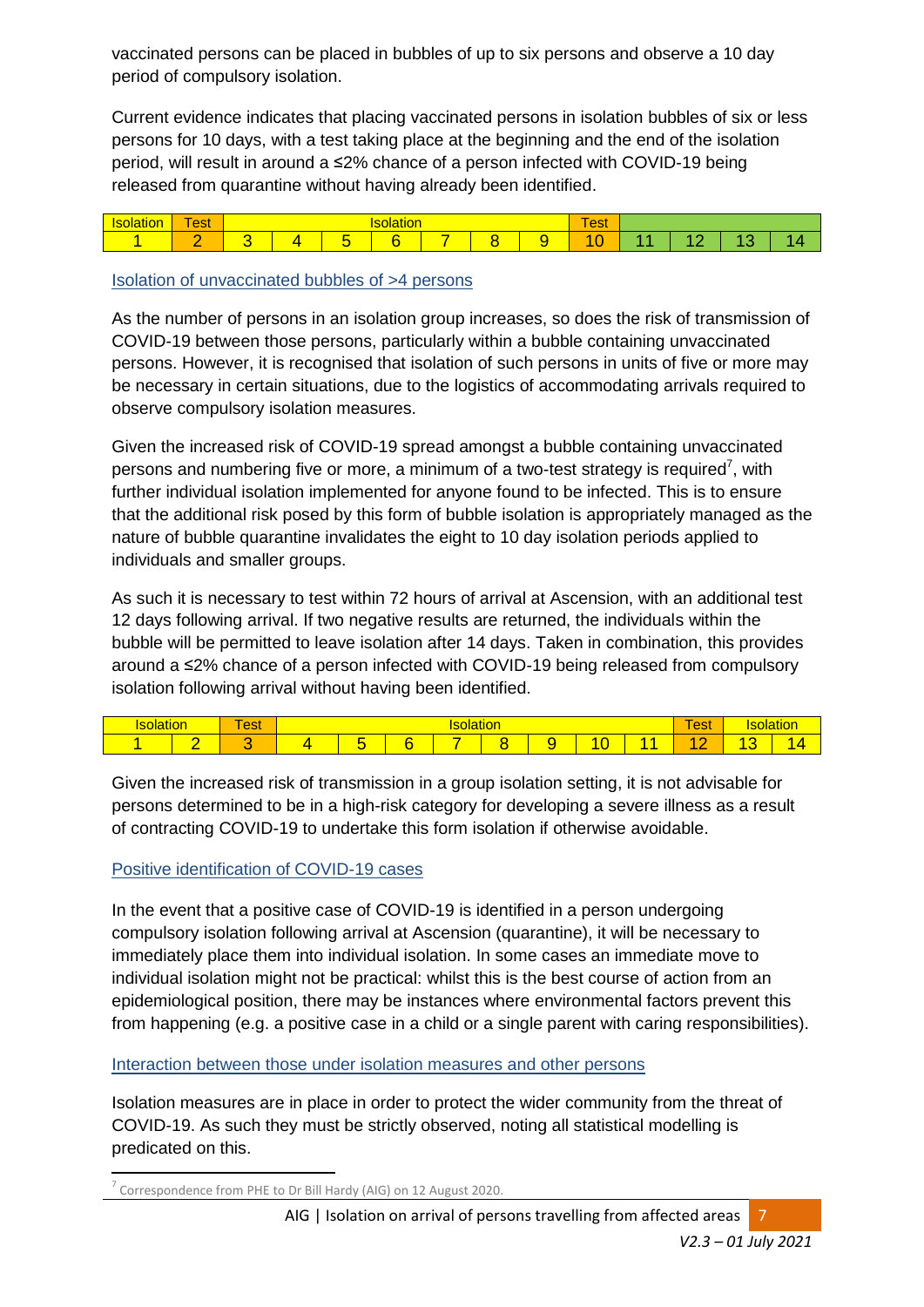However, if appropriate mitigation measures are observed interaction may still take place between those in isolation and others. Appropriate distancing should always be observed, with no direct contact between the parties or encroachment into the property under which isolation is taking place.

If it is necessary to enter a property currently being used for isolation in an emergency, agreed plans and procedures are to be strictly followed and appropriate PPE worn at all times and as advised by the SMO.

### Co-isolation of arrivals with non-arrivals

Although some arrivals will arrive at Ascension as family units and enter into isolation, or will be placed into group isolation where household isolation is not possible, others will arrive alone and are currently required to complete their isolation period alone. Given this can be for up to 14 days, if not more, this can have a detrimental impact on their health and wellbeing. Equally, certain island critical work is time critical and may require the skills of both a person present in Ascension and that of a person who has arrived within the last 14 days.

As such, in certain circumstances consideration may be given to co-isolating an arrival with a person already present in Ascension. However, accommodating an individual who has recently arrived from a territory affected by COVID-19 with an otherwise healthy person from a COVID-19 free territory is not without risks. The most notable of these is the risk of potential infection or contamination of an otherwise healthy person who enters isolation with the arrival. Therefore this will only be considered if the SMO determines the risks to be manageable and the individuals in question acknowledge that co-isolation takes place at their own risk.

In order to provide some level of reassurance, testing will need to be deployed on the person under isolation measures prior to any others joining them in isolation. In order to then manage the risk to the wider community the point at which the individuals in question enter isolation together and become a group for isolation purposes is the point at which the relevant isolation period will be considered to have begun. Any further testing during this time will be determined by the number of individuals considered to be in the isolation group. As an example, a 14 day isolation period would be undertaken as follows:

| Isolation |                          | <b>Test</b>     | <b>Isolation</b>                                                                                                                                             |        |   |             |   |  |   |                     |                                     |                                    | Test            |                                | Isolation |
|-----------|--------------------------|-----------------|--------------------------------------------------------------------------------------------------------------------------------------------------------------|--------|---|-------------|---|--|---|---------------------|-------------------------------------|------------------------------------|-----------------|--------------------------------|-----------|
| A         | $\overline{\phantom{0}}$ | $\sqrt{2}$<br>U | $-11$<br>$\overline{\phantom{a}}$<br>6<br>ō<br>۱0<br>$4\sigma$<br>$\overline{4}$<br>-<br>-<br>$\overline{14}$<br>л<br>u<br><b>.</b><br>ಀ<br>ັ<br>ັ<br>-<br>÷ |        |   |             |   |  |   |                     |                                     | $\overline{\phantom{0}}$<br>ħ<br>ಀ | 16              |                                |           |
|           |                          |                 | ⌒<br>-                                                                                                                                                       | ⌒<br>ັ | 4 | -<br>∽<br>ັ | 6 |  | 8 | $\overline{a}$<br>÷ | $\overline{0}$<br><b>STATISTICS</b> | ÷                                  | $\sqrt{2}$<br>- | 12<br>$\overline{\phantom{a}}$ | 14        |
|           |                          |                 |                                                                                                                                                              |        |   |             |   |  |   |                     |                                     |                                    |                 |                                |           |

# Restrictions Short of Compulsory Isolation

In recognition of the fact that Ascension is a working island, AIG has made special provision within the isolation protocols to permit individuals to undertake certain island critical activities during the period when they would otherwise be subject to compulsory isolation. Such instances are considered exceptional, are risk assessed and are considered on a case-bycase basis. It should be noted that these measures are only considered for healthy individuals, and under these circumstances isolation is still observed with any permitted activities taking place in isolation from the wider community, and with appropriate mitigations in place to prevent infection or contamination from occurring.

Exceptional circumstances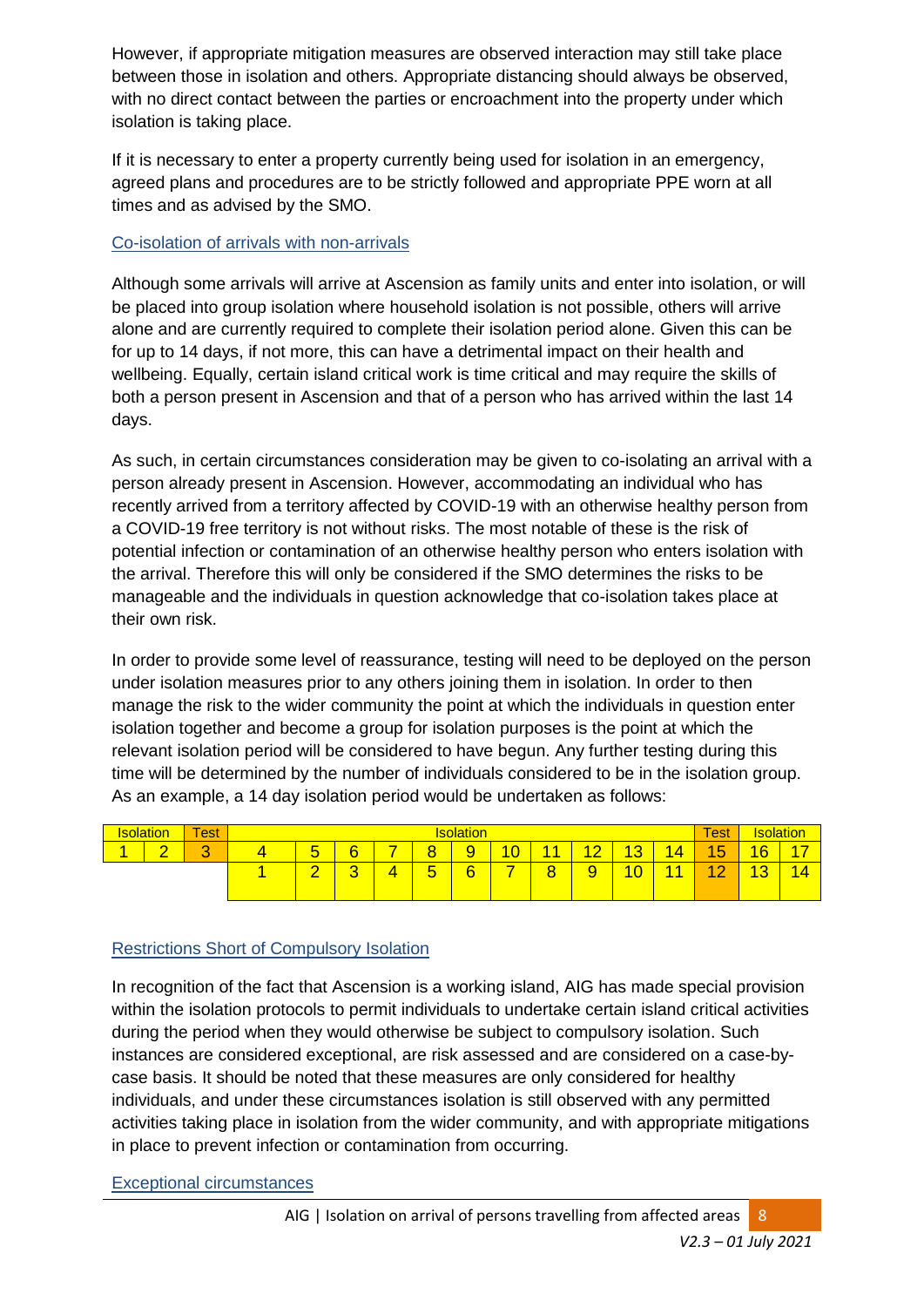It may be the case that under certain exceptional circumstances the release of persons under isolation measures ahead of the completion of their relevant isolation periods is considered (e.g. medical emergency, release of a critical emergency worker, etc.).

Such instances will need to be considered on a case-by-case basis and will be evaluated in liaison with experts from Public Health England, ensuring that any COVID-19 risk resulting from the exceptional circumstances is managed as effectively as possible based on the facilities and apparatus available.

### Potential reduction or exemption to compulsory isolation requirements through air travel corridors

Where a territory remains free of community established COVID-19, the threat posed by travellers from such places is significantly reduced. Although risk remains if these travellers share a conveyance with other passengers or crew travelling from an affected area, a decision to reduce the length of compulsory isolation, or to remove the requirement, can take account of the following principles:

- 1. The change to the compulsory isolation requirement does not increase the risk to the wider community from COVID-19;
- 2. The process of managing arrivals remains robust, observing agreed protocols to mitigate effectively the potential risk from COVID-19 in a precautionary way, until the SMO is satisfied that no COVID-19 infection or contamination is likely to have occurred in transit.

The comprehensive policy and protocols to be observed for potential reductions or exemptions to compulsory isolation requirements through air travel corridors are detailed separately in the *Policy on HLE-ASI Reduced Length Compulsory Isolation*.

#### Isolation of known contacts of COVID-19 cases

It is vital that an effective, comprehensive and robust contact tracing and isolation apparatus exists within the territory to effectively manage and address any signs of COVID-19 within Ascension as they appear. If a COVID-19 case is identified immediate contact tracing will take place, with close contacts that are identified as possible candidates for contagion directed to observe compulsory isolation for a period of time prescribed by the SMO.

# **Considerations for further adaptions**

1

# **Maintenance of community vaccination levels and status**

Based on current evidence and understanding of the efficacy of approved COVID-19 vaccines against known variants, it is estimated that the percentage of full vaccination coverage in a population required to ensure the breakdown of COVID-19 transmission chains is  $\sim$ 88%<sup>8</sup>. At this level it is expected that the rate of infection will be less than one. Whilst this should be aimed for, recognising that it will be very difficult to achieve and sustain this level of vaccination coverage, as noted a minimum of 80% full vaccination amongst eligible individuals is required $9$ .

<sup>&</sup>lt;sup>8</sup> PHE UKOTs-Crown Dependencies SARS-CoV-2 Teleconference Meeting Note 10/06/2021 and 11/06/2021 <sup>9</sup> PHE UKOTs-Crown Dependencies SARS-CoV-2 Teleconference Meeting Note 10/06/2021 and 11/06/2021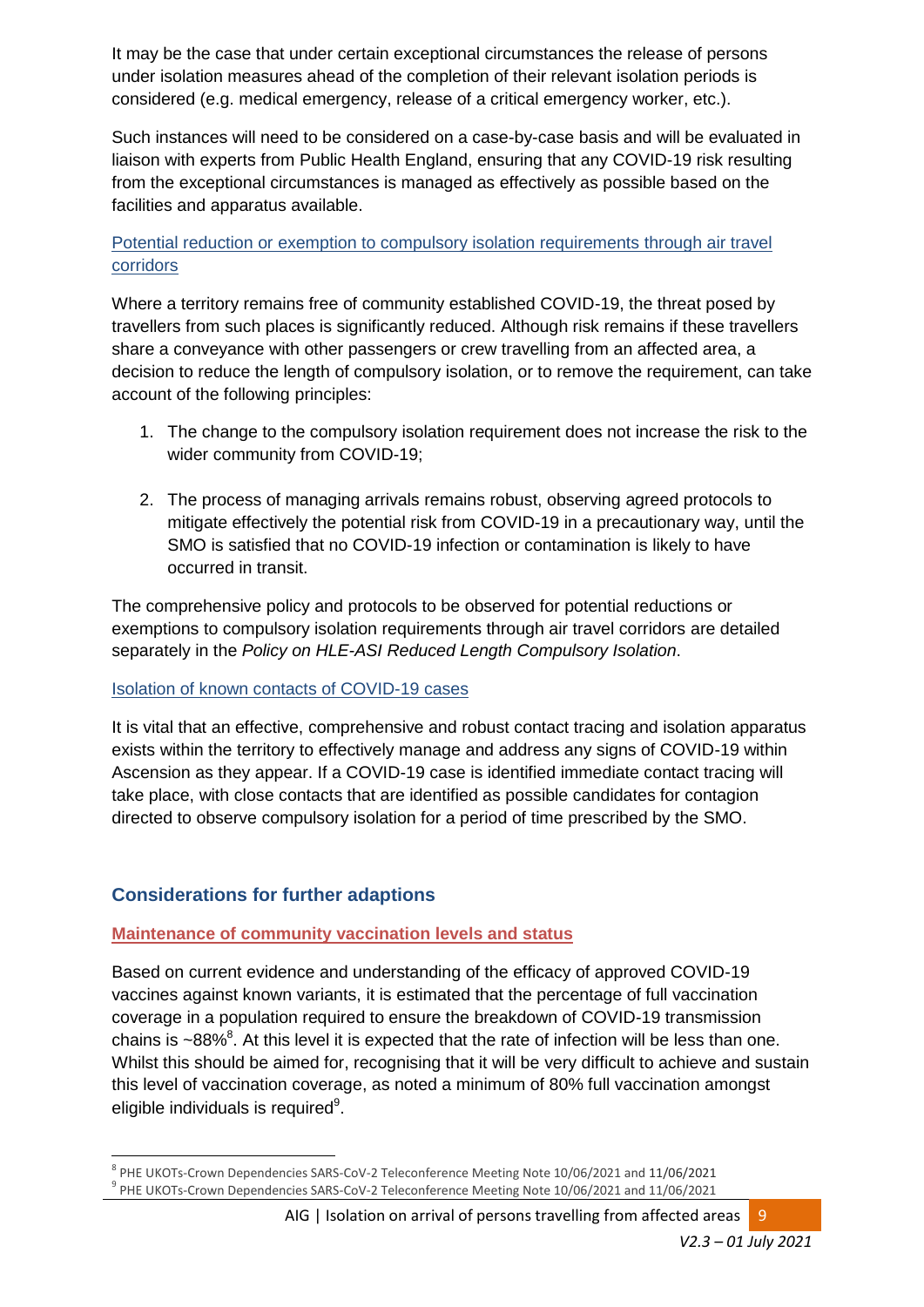### Ongoing program of vaccination

Present evidence suggests that full vaccination from approved vaccines provides an immune response that lasts for at least six months $^{10}$ . As such those that have already been fully vaccinated will need to be provided with additional vaccinations within six months of their second dose to ensure that community vaccination rates remain at a level considered to be necessary for the current entry control measures to be effective.

#### Full vaccination as a requirement of entry to Ascension

Were full vaccination to be applied as a condition of entry it would ensure that the percentage of fully vaccinated individuals within the community remains at a certain level, or even improves, even if those currently within the community depart the territory.

#### Vaccination of those aged 12 to 17 years old

Amongst populations with widespread full vaccination status, younger age groups tend to be responsible for a significant proportion of transmission<sup>11</sup>. Persons aged 17 years and younger represent approximately 10% of the territory's population<sup>12</sup> and as such pose a potential bridge for transmission between vaccinated persons, as well as the rest of the community.

Vaccination of this cohort, or as high of a proportion of this cohort as possible, is therefore desirable. At present several vaccines have been approved for use on the proportion of this age group aged 12 years and older. If access to these vaccines could be secured, it would provide an opportunity to further increase the vaccination coverage within the population and challenge the potential for virus transmission.

### **Reactive capacity**

Ensuring authorities have the capacity and capability to respond effectively to any observed community outbreak will be pivotal to further adaptions, and in particular any potential relaxation, of compulsory isolation measures for arrivals.

#### Ability to deploy mass community testing

Whilst the PCR platform remains the most effective testing regimen in detecting COVID-19 in an individual, it is relatively labour intensive, and therefore slow, to collect and process large numbers of tests at once. As such, rapid COVID-19 tests performed by handheld devices could provide opportunities to quickly respond to observed community outbreaks and as such influence wider COVID-19 measures.

Although non peer-reviewed, a recent study has estimated that the most sensitive antigen lateral-flow devices could have the potential to detect up to four in five COVID-19 cases that have the potential to lead to an infected contact<sup>13</sup>. This is based on the current understanding of Ct values and the estimated infectivity of those values.

If confirmed evidence becomes available as to the effectiveness of rapid handheld tests in detecting cases that could lead to an infected contact, it could provide additional confidence

**<sup>.</sup>** <sup>10</sup> N. Doria-Rose *et al*. *N. Engl. J. Med*. [https://doi.org/f5c6;](https://doi.org/f5c6) 2021

<sup>11</sup> PHE UKOTs-Crown Dependencies SARS-CoV-2 Teleconference Meeting Note 10/06/2021 and 11/06/2021

<sup>&</sup>lt;sup>12</sup> AIG population statistics 31 March 2021 (101 of a total population of 1023)

<sup>13</sup> L. Y. W. Lee *et al.* Preprint at medRxiv [https://doi.org/f5jc;](https://doi.org/f5jc) 2021